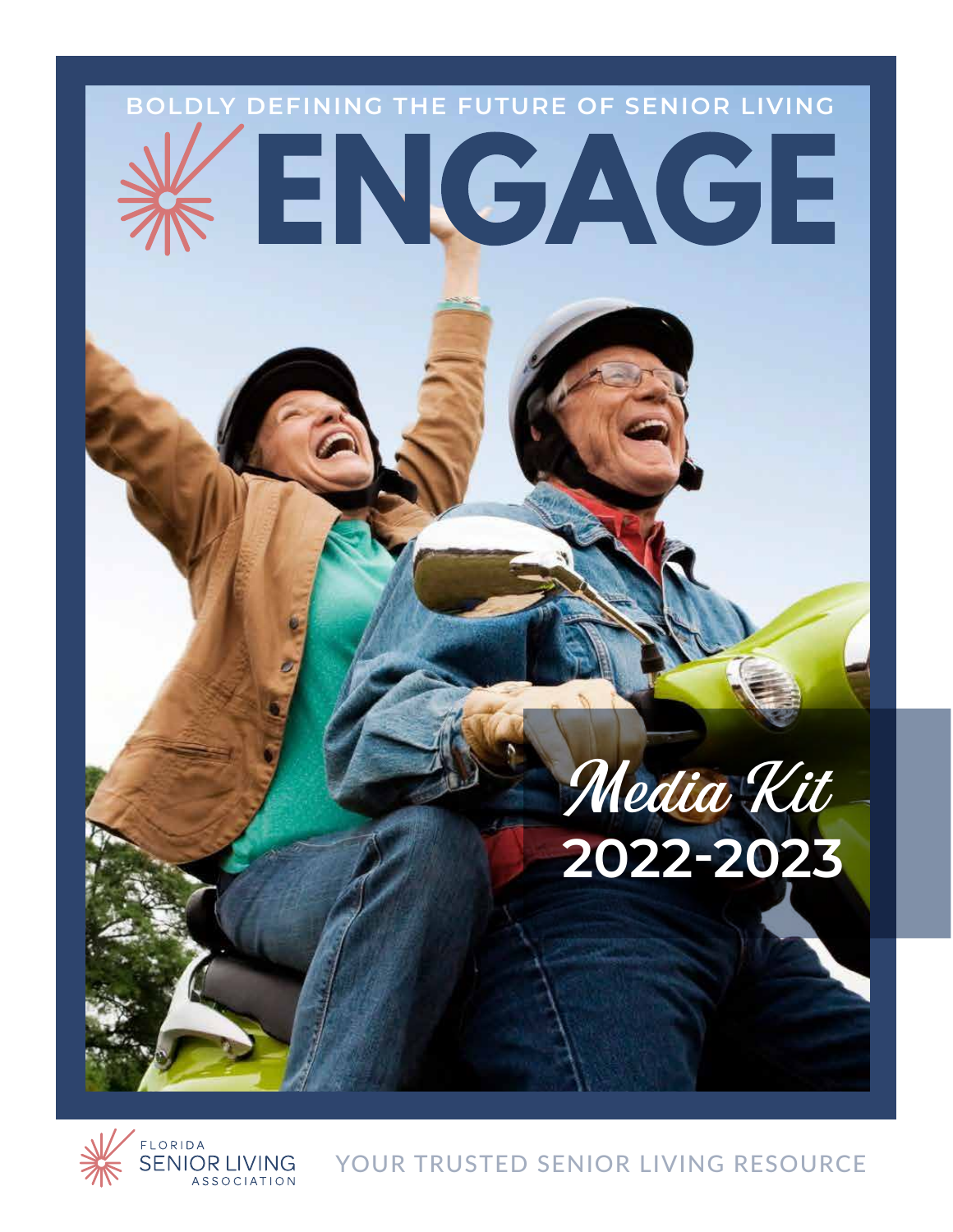# **ABOUT**

Welcome to ENGAGE, the quarterly magazine of the Florida Senior Living Association. ENGAGE is for senior living professionals who seek in-depth coverage of issues critical to the leadership, management and operations of Assisted Living, Memory Care, Independent Living and Continuing Care Retirement Communities in Florida. Each issue examines specific topics from a variety of perspectives— from impacts on residents and employees, legal, regulatory, and operational issues, as well as the latest studies or data.

# **ADVERTISING BENEFITS**

### **Bringing together key decision makers with businesses**

- Cost-effective access to industry leaders
- Over 5,000 readers, including the top management of state, regional, and national senior living companies
- Digital magazine on the FSLA website includes links to advertisers' websites
- Quarterly insertions earn year-long presence on the FSLA website
- Advertisers stay informed on the latest information impacting Assisted Living operations

## **DEADLINES**

| <b>SUMMER 2022</b>    | May 1, 2022             | Conference Issue! |  |  |
|-----------------------|-------------------------|-------------------|--|--|
| <b>FALL 2022</b>      | August 1, 2022          |                   |  |  |
| <b>WINTER 2022-23</b> | November 1, 2022        |                   |  |  |
| SPRING 2023           | <b>February 1, 2023</b> |                   |  |  |

## **RATES** *\*subject to change*

|                     | <b>MEMBERS</b> |        | <b>NON-MEMBERS</b> |        | <b>AD DIMENSIONS</b> |                                                          |              |               |
|---------------------|----------------|--------|--------------------|--------|----------------------|----------------------------------------------------------|--------------|---------------|
|                     | 1 <sub>X</sub> | 4X     | 1X                 | 4X     | <b>SIZE</b>          | <b>WIDTH</b>                                             |              | <b>HEIGHT</b> |
| <b>Inside Pages</b> |                |        |                    |        |                      |                                                          |              |               |
| Full Page           | \$1100         | \$1000 | \$1300             | \$1100 | Full pg <sup>*</sup> | 8.5"                                                     | $\mathsf{x}$ | 11"           |
| $1/2$ Page          | \$600          | \$500  | \$800              | \$700  | $1/2$ hz             | 7.5"                                                     | ιx'          | 5"            |
| $1/4$ Page          | \$450          | \$350  | \$650              | \$550  | $1/4$ vt             | 3.5"                                                     | X.           | 4.75"         |
| <b>Covers</b>       |                |        |                    |        |                      | *Bleed Size (full page only): please add 0.25" all sides |              |               |
| Inside Covers       | \$1300         | \$1150 | \$1500             | \$1350 |                      |                                                          |              |               |
| Back Cover 1/2 Page | \$750          | \$675  | \$950              | \$875  |                      |                                                          |              |               |

#### **Guaranteed Special Positions**

Other than covers, there is a 15% surcharge on space to secure preferred positions. Otherwise, all space requests are accomodaed at the discretion of the publisher and space available.

# **MECHANICAL REQUIREMENTS**

Advertisers must submit camera-ready art matching the exact dimensions of the specified ad in one of the following formats. All files must be at least 300 dpi and submitted in CMYK with all fonts embedded. No other formats are accepted:

- Press-quality PDF (with bleeds when applicable) or
- 300 dpi TIFF, EPS, or JPG (must be original min. resolution)

Publisher assumes no responsibility for reproduction quality of advertising materials submitted without proofs or in formats outside of the specifications listed in these art requirements.